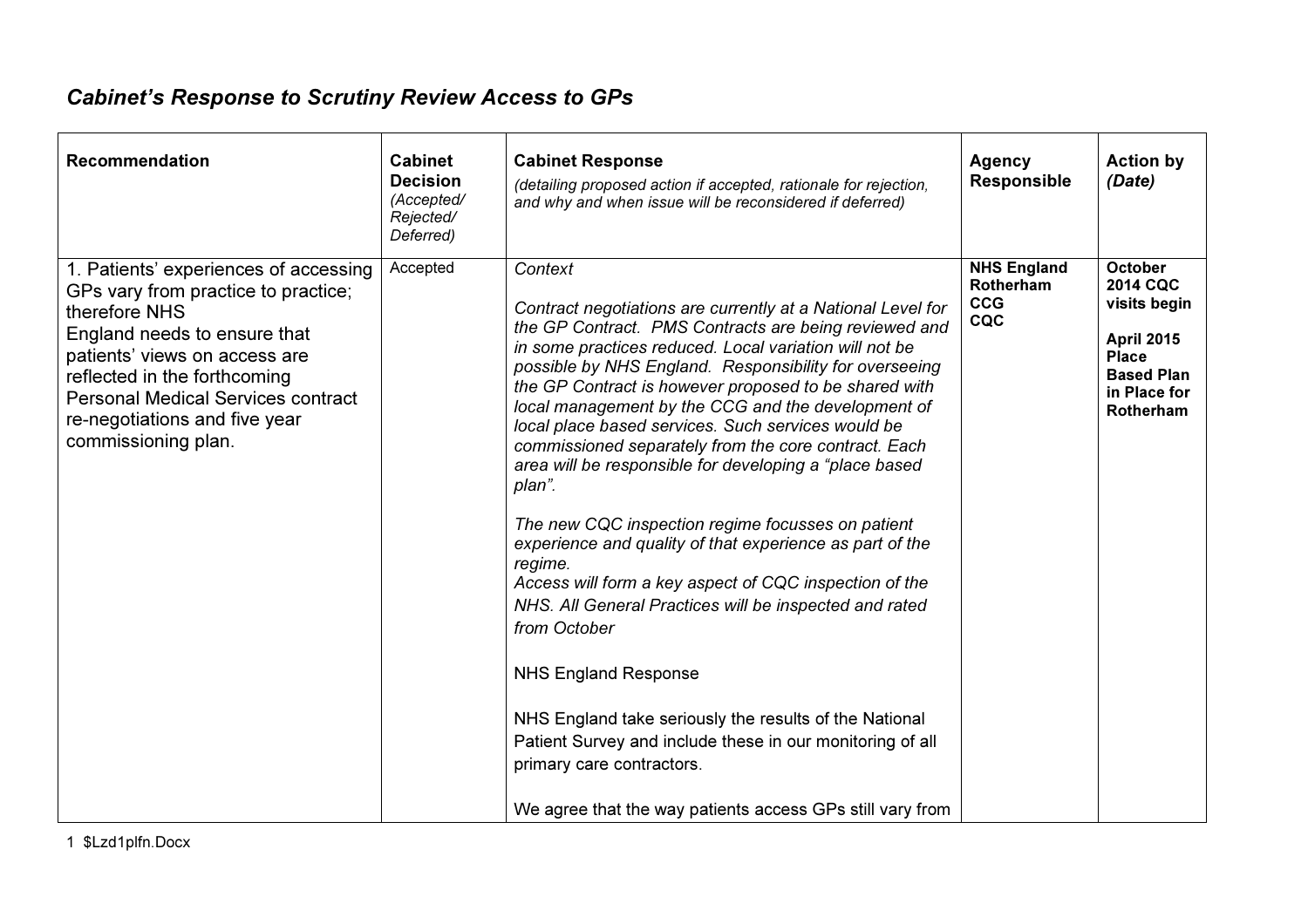| <b>Recommendation</b> | <b>Cabinet</b><br><b>Decision</b><br>(Accepted/<br>Rejected/<br>Deferred) | <b>Cabinet Response</b><br>(detailing proposed action if accepted, rationale for rejection,<br>and why and when issue will be reconsidered if deferred)                                                                                                                                                                                                                                                                                                                                                                                                                                                                                                                                                                                                                                                                                                                                                                                                                                                                                                                                                                                             | <b>Agency</b><br><b>Responsible</b> | <b>Action by</b><br>(Date) |
|-----------------------|---------------------------------------------------------------------------|-----------------------------------------------------------------------------------------------------------------------------------------------------------------------------------------------------------------------------------------------------------------------------------------------------------------------------------------------------------------------------------------------------------------------------------------------------------------------------------------------------------------------------------------------------------------------------------------------------------------------------------------------------------------------------------------------------------------------------------------------------------------------------------------------------------------------------------------------------------------------------------------------------------------------------------------------------------------------------------------------------------------------------------------------------------------------------------------------------------------------------------------------------|-------------------------------------|----------------------------|
|                       |                                                                           | practice to practice. It is important however to recognise<br>that an increasing numbers of practices are offering new<br>innovative ways of contact with patients e.g. electronic<br>prescriptions, text reminders and there is further scope for<br>e-consultations etc. We will be working with CCGs to<br>encourage those practices that have not yet done so, to<br>embrace new technologies.<br>We also recognise that the move to deliver fair equitable<br>funding to all GP practices, through reviewing Personal<br>Medical Services contracts and the impact of the phasing<br>out of Minimum Practice Income Guarantee, with<br>redistribution of resources back into general practice,<br>could have a destabilising effect on some practices.<br>Therefore we are working with Rotherham CCG to<br>develop a coherent place based strategy for improving<br>health care and outcomes for the population of<br>Rotherham. As part of that we aim to reinvest any funding<br>released from one practice into primary care within<br>Rotherham CCG area, ensuring that we secure real<br>improvements in care and outcomes for patients. |                                     |                            |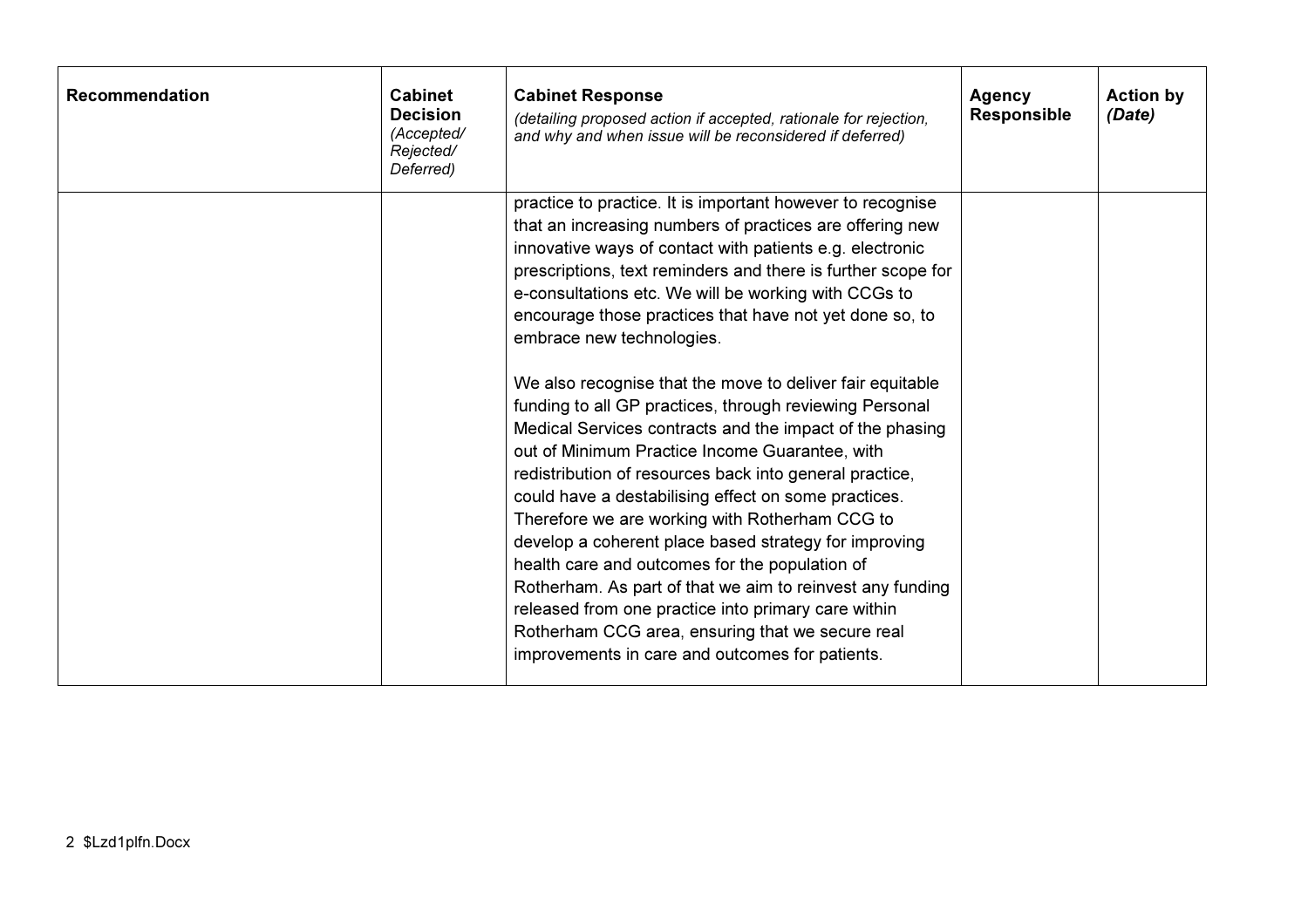| <b>Recommendation</b>                                                                                                                                                                                                                                                                                                                                                                                                                               | <b>Cabinet</b><br><b>Decision</b><br>(Accepted/<br>Rejected/<br>Deferred) | <b>Cabinet Response</b><br>(detailing proposed action if accepted, rationale for rejection,<br>and why and when issue will be reconsidered if deferred)                                                                                                                                                                                                                                                                                                                                                                                                                                                                                                                                                                                                                                                                                                                                                                                                                                                                                                                                                                                                    | Agency<br><b>Responsible</b>                         | <b>Action by</b><br>(Date) |
|-----------------------------------------------------------------------------------------------------------------------------------------------------------------------------------------------------------------------------------------------------------------------------------------------------------------------------------------------------------------------------------------------------------------------------------------------------|---------------------------------------------------------------------------|------------------------------------------------------------------------------------------------------------------------------------------------------------------------------------------------------------------------------------------------------------------------------------------------------------------------------------------------------------------------------------------------------------------------------------------------------------------------------------------------------------------------------------------------------------------------------------------------------------------------------------------------------------------------------------------------------------------------------------------------------------------------------------------------------------------------------------------------------------------------------------------------------------------------------------------------------------------------------------------------------------------------------------------------------------------------------------------------------------------------------------------------------------|------------------------------------------------------|----------------------------|
| 2. The continuation of the Patient<br><b>Participation Directed Enhanced</b><br>Service in 2014-15<br>should be used to ensure patients<br>are well informed and empowered<br>through the Patient<br>Participation Groups to challenge<br>poor access and suggest<br>improvements. All practices<br>should be encouraged either to<br>participate in the PPDES or to<br>establish other effective<br>mechanisms for ensuring patient<br>engagement. | Accepted                                                                  | NHS England agree that patients should be well informed<br>and empowered to challenge poor access and suggest<br>improvements. NHS E continue to encourage practices<br>to work closely with their Patient Participation Groups,<br>and to act upon their suggestions for improving access<br>and services within the Practice. Likewise the Care<br>Quality Commission (CQC) will look for evidence that<br>access to clinicians is sufficient to meet reasonable need,<br>and that patient survey results alongside any complaints<br>are taken addressed. In December 2014 the new Friends<br>& Family Test, which is compulsory, will be introduced to<br>all practices. All patients that attend the Practice on a<br>given day, whether to see a clinician, or pick up a<br>prescription, will be asked two questions:<br>a. Would you recommend this Practice to<br>another person? (mandatory question)<br>b. One other question the Practice want to ask<br>the patient (this could be agreed with the<br>Patient Participation Group)<br>This will provide further stimulus to practices to respond<br>to the views expressed by their patients. | Rotherham<br><b>CCG</b><br><b>NHS England</b><br>CQC | On-going                   |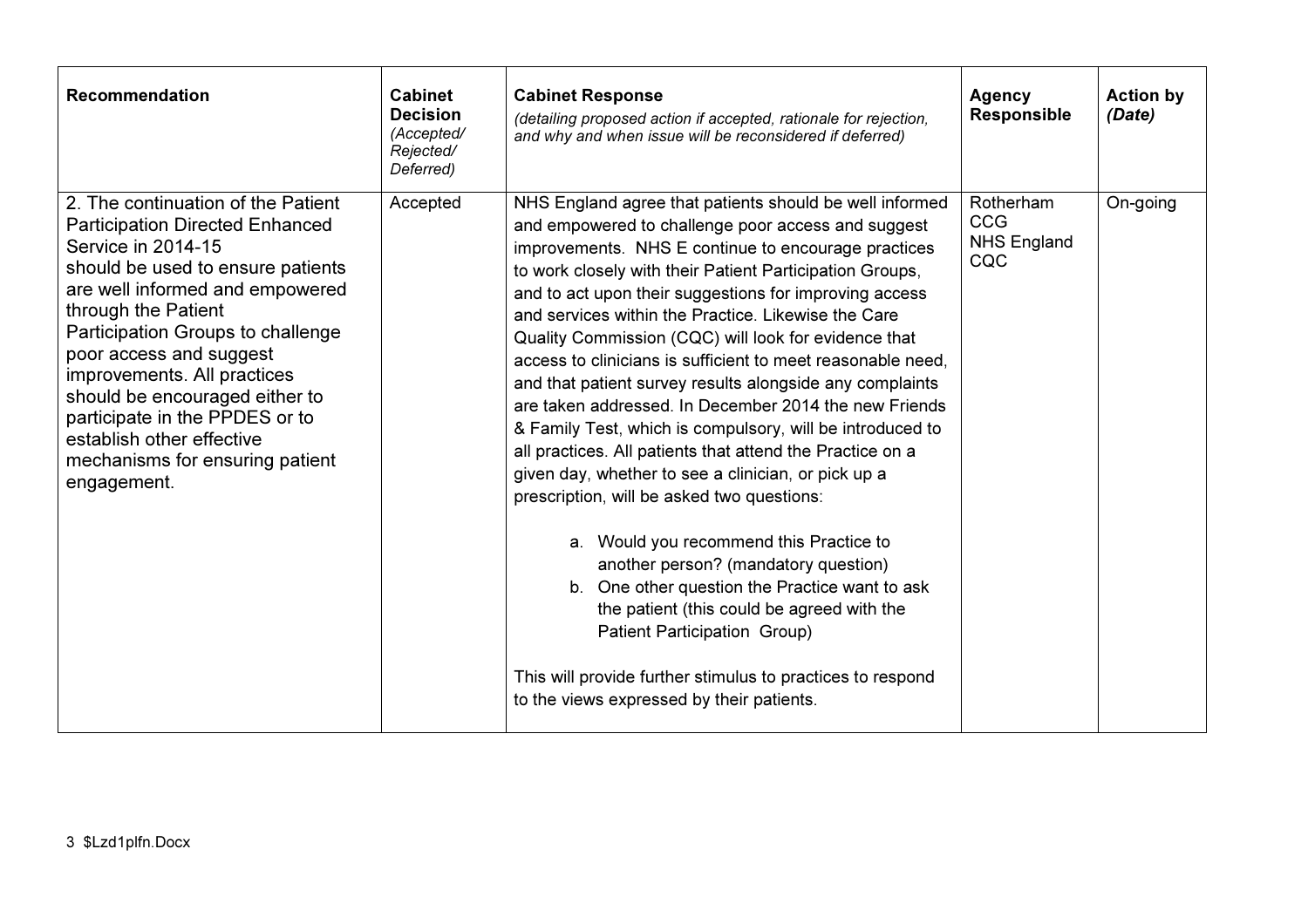| <b>Recommendation</b>                                                                                                                                                                                                                                                                                                     | <b>Cabinet</b><br><b>Decision</b><br>(Accepted/<br>Rejected/<br>Deferred) | <b>Cabinet Response</b><br>(detailing proposed action if accepted, rationale for rejection,<br>and why and when issue will be reconsidered if deferred)                                                                                                                                                                                                                                                                                                                                                                                                                                                                                                                                                                                                                                                                                                                                                                                                                                                                                                                                                                                                                                                                                                                                                                                              | <b>Agency</b><br><b>Responsible</b>    | <b>Action by</b><br>(Date) |
|---------------------------------------------------------------------------------------------------------------------------------------------------------------------------------------------------------------------------------------------------------------------------------------------------------------------------|---------------------------------------------------------------------------|------------------------------------------------------------------------------------------------------------------------------------------------------------------------------------------------------------------------------------------------------------------------------------------------------------------------------------------------------------------------------------------------------------------------------------------------------------------------------------------------------------------------------------------------------------------------------------------------------------------------------------------------------------------------------------------------------------------------------------------------------------------------------------------------------------------------------------------------------------------------------------------------------------------------------------------------------------------------------------------------------------------------------------------------------------------------------------------------------------------------------------------------------------------------------------------------------------------------------------------------------------------------------------------------------------------------------------------------------|----------------------------------------|----------------------------|
| 3. Although recognising the<br>importance of clinical need, the<br>expectations and preferences<br>of patients are changing, and<br>practices should explore more hybrid<br>and flexible<br>approaches to appointments. All GP<br>practices should be encouraged to<br>have a part of<br>each day for sit and wait slots. | <b>Deferred</b>                                                           | Context<br>All General Practices should have adequate<br>arrangements to see urgent or same day cases.<br>Appropriate arrangements will vary from practice to<br>practice. These should form part of the new CQC<br>inspections. The Commissioner should be requested to<br>produce a report summarising the adequacy of access on<br>the basis of these reports to the Health and Wellbeing<br>Board in October 2015.<br>NHS England agree that a flexible approach to<br>appointments and accessing primary care services is<br>helpful and all practices already ensure that they can<br>respond to urgent/ immediate requests for patient<br>appointments that are clinically appropriate.<br>NHS England believe, based on good evidence from<br>other practices that the right approach to improve<br>accessibility and convenience for patients is by practices<br>having flexible electronic booking systems, enabling<br>booking ahead as well as for same day appointments.<br>Furthermore, not all patients want or need a direct face-<br>to-face appointment with a GP but are seeking clinical<br>advice from the practice. Increasingly practices are<br>making better use of telephone triage, emails, IT<br>consultations as well as more flexible opening times. Our<br>vision for the future is to achieve 24/7 access to a range | <b>NHS England</b><br>Rotherham<br>CCG | October<br>2015            |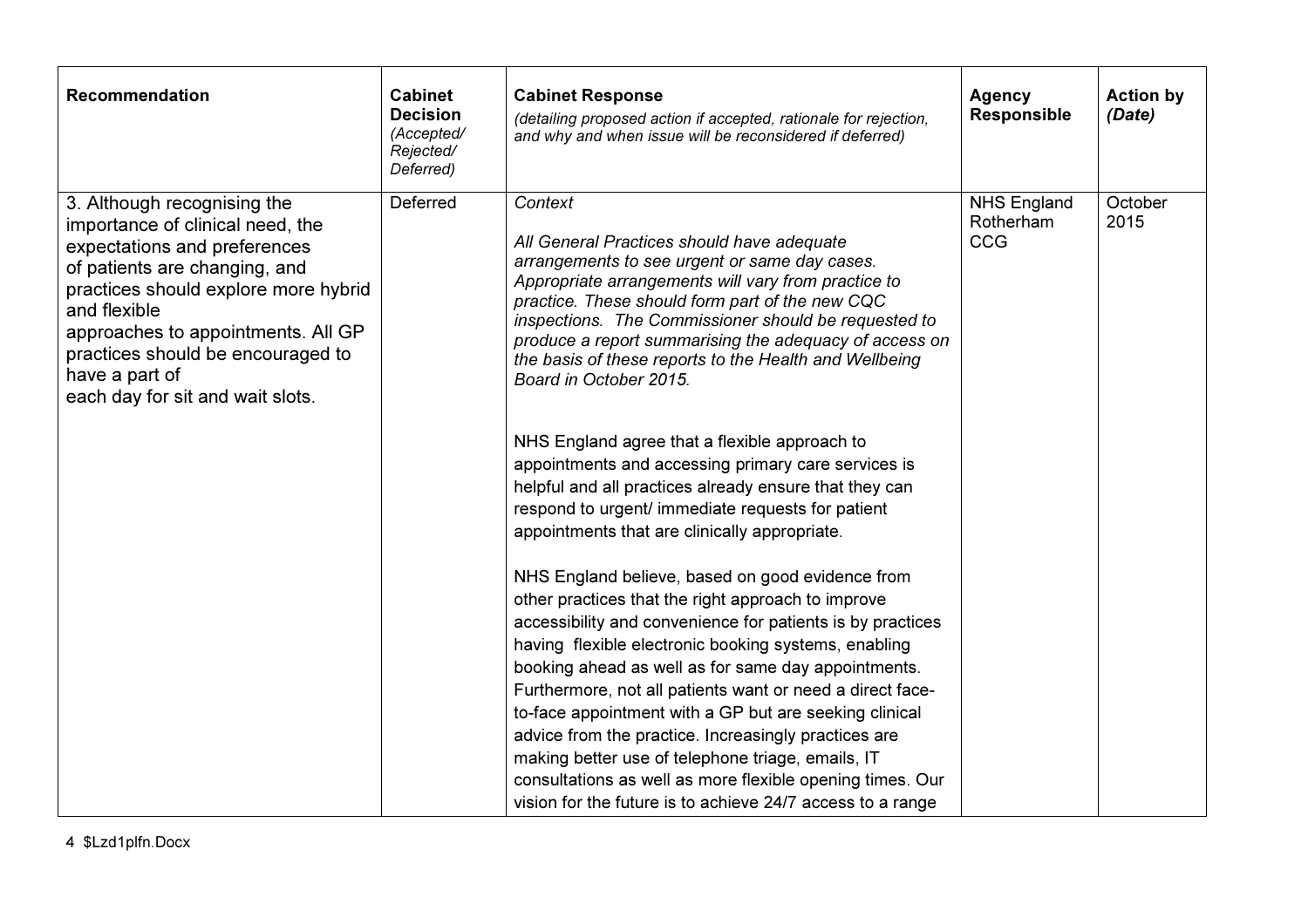| <b>Recommendation</b>                                                                                                                                                                                                                                               | <b>Cabinet</b><br><b>Decision</b><br>(Accepted/<br>Rejected/<br>Deferred) | <b>Cabinet Response</b><br>(detailing proposed action if accepted, rationale for rejection,<br>and why and when issue will be reconsidered if deferred)                                                                                                                                                                                                                                                                                                                                                                                                                                                                                                                                          | <b>Agency</b><br><b>Responsible</b> | <b>Action by</b><br>(Date) |
|---------------------------------------------------------------------------------------------------------------------------------------------------------------------------------------------------------------------------------------------------------------------|---------------------------------------------------------------------------|--------------------------------------------------------------------------------------------------------------------------------------------------------------------------------------------------------------------------------------------------------------------------------------------------------------------------------------------------------------------------------------------------------------------------------------------------------------------------------------------------------------------------------------------------------------------------------------------------------------------------------------------------------------------------------------------------|-------------------------------------|----------------------------|
|                                                                                                                                                                                                                                                                     |                                                                           | of community based diagnostic treatment, care and<br>advice that patients can use to consult with GPs, nurses<br>and importantly with community and hospital based<br>services available in the community. This vision is shared<br>by CCGs.                                                                                                                                                                                                                                                                                                                                                                                                                                                     |                                     |                            |
|                                                                                                                                                                                                                                                                     |                                                                           | This may well involve practices increasingly working<br>together, in networks or federations, pooling resources<br>and cooperating to offer their patients wider and better<br>access to a greater range of GP and other care services.<br>We, together with Rotherham CCG recognise that this will<br>not occur overnight nor will it be cost neutral. This will be<br>considered as part of our proposed co commissioning<br>arrangements with the CCG and will feature as part of the<br>place based plans I referred to earlier.                                                                                                                                                             |                                     |                            |
| 4. NHS England should maintain<br>access to interpretation services for<br>GPs, with an<br>emphasis on professional services,<br>supported by training for GPs and<br>practice staff to<br>increase confidence in using<br>telephone services where<br>appropriate. | Accepted                                                                  | NHS England agree that for many patients whose first<br>language is not English that being able to access a good<br>interpreting service will enable better understanding of<br>patient needs and ensure a clinically appropriate<br>response for the patient. NHS England at national level is<br>looking to develop either a single framework provider<br>contract or national service specification to secure<br>consistent and reliable access for patients across<br>England. In the meantime, we will continue to work<br>closely with Rotherham CCG, Rotherham MBC Public<br>Health, and the Health and Wellbeing Board, and where<br>appropriate, other stakeholders, to consider how by | <b>NHS England</b>                  | Immediate                  |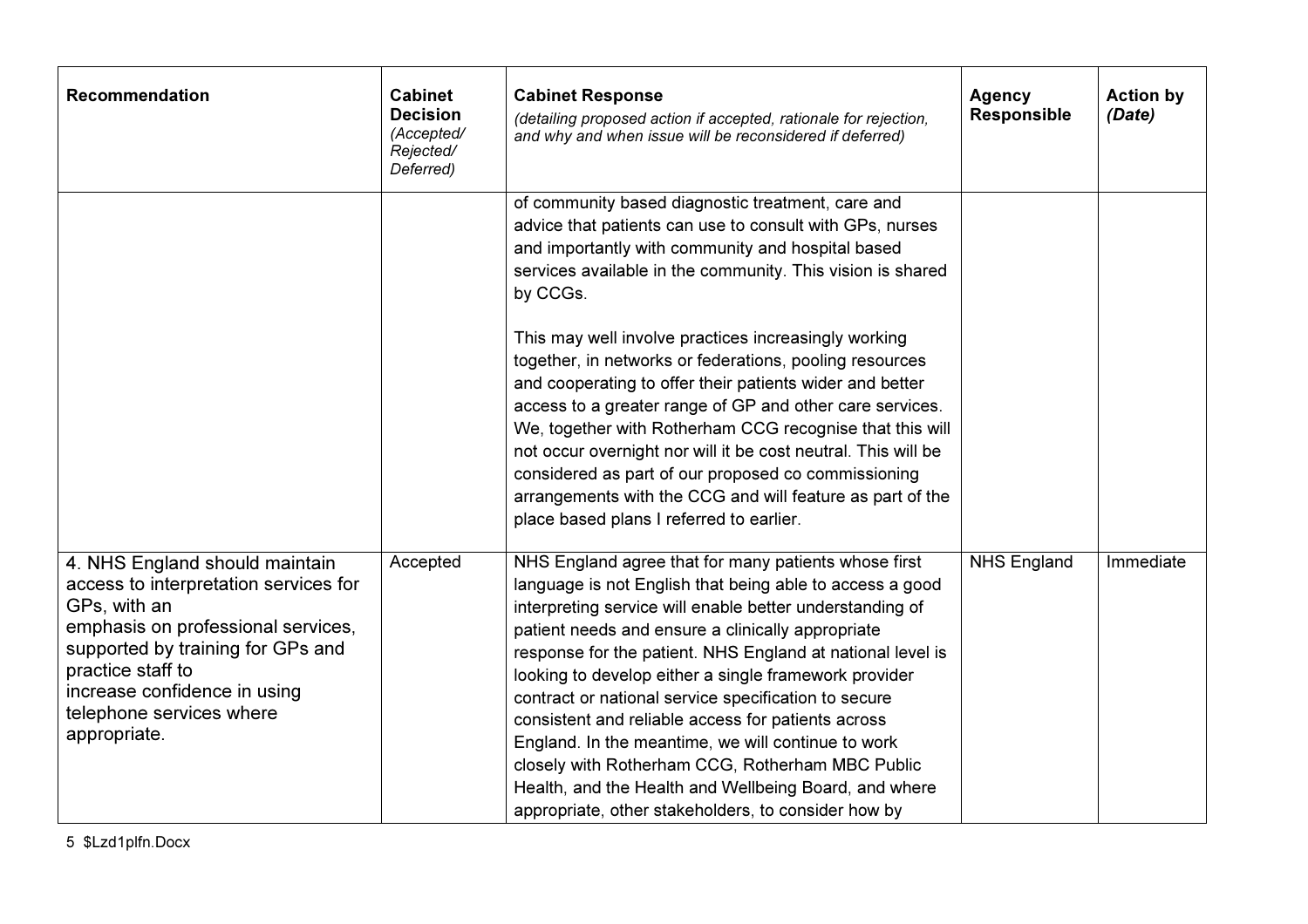| <b>Recommendation</b>                                                                                                                                                                                                                                       | <b>Cabinet</b><br><b>Decision</b><br>(Accepted/<br>Rejected/<br>Deferred) | <b>Cabinet Response</b><br>(detailing proposed action if accepted, rationale for rejection,<br>and why and when issue will be reconsidered if deferred)                                                                                                                                                                                                                                                                                                                                                                                                                                                                                                                                                                                                                                                                                                                                                                                                                                                                                                                                            | <b>Agency</b><br><b>Responsible</b> | <b>Action by</b><br>(Date) |
|-------------------------------------------------------------------------------------------------------------------------------------------------------------------------------------------------------------------------------------------------------------|---------------------------------------------------------------------------|----------------------------------------------------------------------------------------------------------------------------------------------------------------------------------------------------------------------------------------------------------------------------------------------------------------------------------------------------------------------------------------------------------------------------------------------------------------------------------------------------------------------------------------------------------------------------------------------------------------------------------------------------------------------------------------------------------------------------------------------------------------------------------------------------------------------------------------------------------------------------------------------------------------------------------------------------------------------------------------------------------------------------------------------------------------------------------------------------|-------------------------------------|----------------------------|
|                                                                                                                                                                                                                                                             |                                                                           | working together we can ensure people are able to<br>access care services appropriate to their needs and are<br>able to easily navigate such services.                                                                                                                                                                                                                                                                                                                                                                                                                                                                                                                                                                                                                                                                                                                                                                                                                                                                                                                                             |                                     |                            |
| 5. NHS England should review their<br>current interpretation provision to<br>see if economies<br>could be achieved through signing<br>up to Rotherham MBC's framework<br>agreement, which<br>is open to partner agencies.<br>Sharing existing good practice | Accepted                                                                  | NHS England agree that best practice should be shared,<br>and we will continue to work with and encourage the CCG<br>and practices to share learning. A number of new national<br>programmes to support General Practice to improve<br>patient access to primary care provision have been<br>established, these include the PM Challenge Fund pilots,<br>which funds 20 areas across England (7 in the North of<br>England) to innovate to improve GP access<br>arrangements. It is hoped that further pilots will be<br>established in the coming year and, if so, we will fully<br>support Rotherham practices to take such an opportunity<br>to not only innovate themselves but to learn from the<br>existing PM Challenge Fund pilots.<br>NHS IQ (Improvement and Quality), also operates a<br>programme to improve the efficiency and effectiveness of<br>GP practices, which we are encouraging practices to<br>participate in. We are also considering whether an e-<br>based learning platform could be developed to further<br>support practices to share and learn from each other. The | <b>NHS England</b>                  | <b>Immediate</b>           |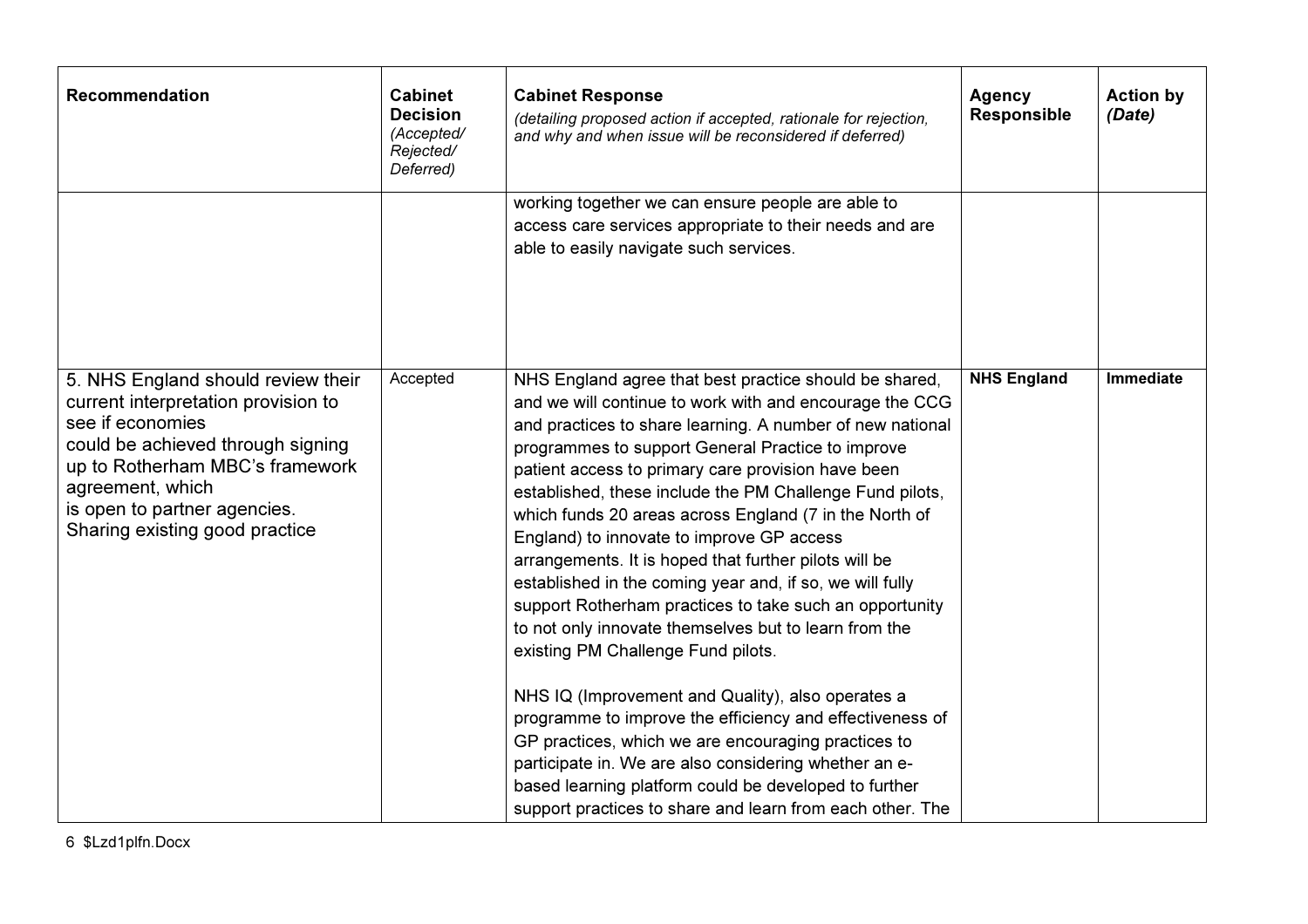| <b>Recommendation</b>                                                                                                                                                                                                                                                                                                                                                                                  | <b>Cabinet</b><br><b>Decision</b><br>(Accepted/<br>Rejected/<br>Deferred) | <b>Cabinet Response</b><br>(detailing proposed action if accepted, rationale for rejection,<br>and why and when issue will be reconsidered if deferred)                                                                                                                                                                                                                                                                                                                                                                                                                                             | <b>Agency</b><br><b>Responsible</b>                  | <b>Action by</b><br>(Date)                                      |
|--------------------------------------------------------------------------------------------------------------------------------------------------------------------------------------------------------------------------------------------------------------------------------------------------------------------------------------------------------------------------------------------------------|---------------------------------------------------------------------------|-----------------------------------------------------------------------------------------------------------------------------------------------------------------------------------------------------------------------------------------------------------------------------------------------------------------------------------------------------------------------------------------------------------------------------------------------------------------------------------------------------------------------------------------------------------------------------------------------------|------------------------------------------------------|-----------------------------------------------------------------|
|                                                                                                                                                                                                                                                                                                                                                                                                        |                                                                           | CCG also facilitates a practice learning event on a regular<br>basis covering a wide range of topics aimed at improving<br>care and outcomes for patients.                                                                                                                                                                                                                                                                                                                                                                                                                                          |                                                      |                                                                 |
| 6. GP practices should regularly<br>showcase best practice and share<br>successes on providing<br>good access to patients through<br>existing means such as the practice<br>manager forum and<br>Protected Learning Time events.<br>Improving information for patients                                                                                                                                 | Accepted                                                                  | Rotherham CCG is building relationships with NHE<br>England so that quality in GP practice can be developed.<br>The practice managers' forum already has designated<br>time for NHS England. 'Sharing of best practice' will<br>become a standard agenda item for future meetings.<br>Sharing of best practices will also become a topic for<br>consideration when planning future PLT events.                                                                                                                                                                                                      | Rotherham<br>CCG                                     | Actioned                                                        |
| 7. Patient information and education<br>is important, both generic information<br>about local<br>services and specific information<br>about how their surgery works.<br>a. GP practices should ensure their<br>practice leaflets and websites are<br>kept up to date about<br>opening times, closure dates for<br>training and how the out of hours<br>service works.<br>b. NHS England should explore | Accepted                                                                  | a. NHS England agree that information for patients must<br>be accurate, timely and relevant. It is a contractual<br>requirement for each Practice to maintain a practice<br>leaflet and website, containing up-to-date information for<br>patients with specific information. NHS E continue to<br>monitor practice compliance on a regular basis.<br>b. NHS E will explore this option further, recognising the<br>importance of harnessing new technology, in use by<br>many age groups.<br>c. NHS E would welcome the opportunity to engage with<br>the Health & Wellbeing Board on this matter. | <b>NHS England</b><br><b>Rotherham</b><br><b>CCG</b> | a.Immediate<br>b. Deferred<br>c.CCG<br><b>Winter</b><br>2014/15 |

7 \$Lzd1plfn.Docx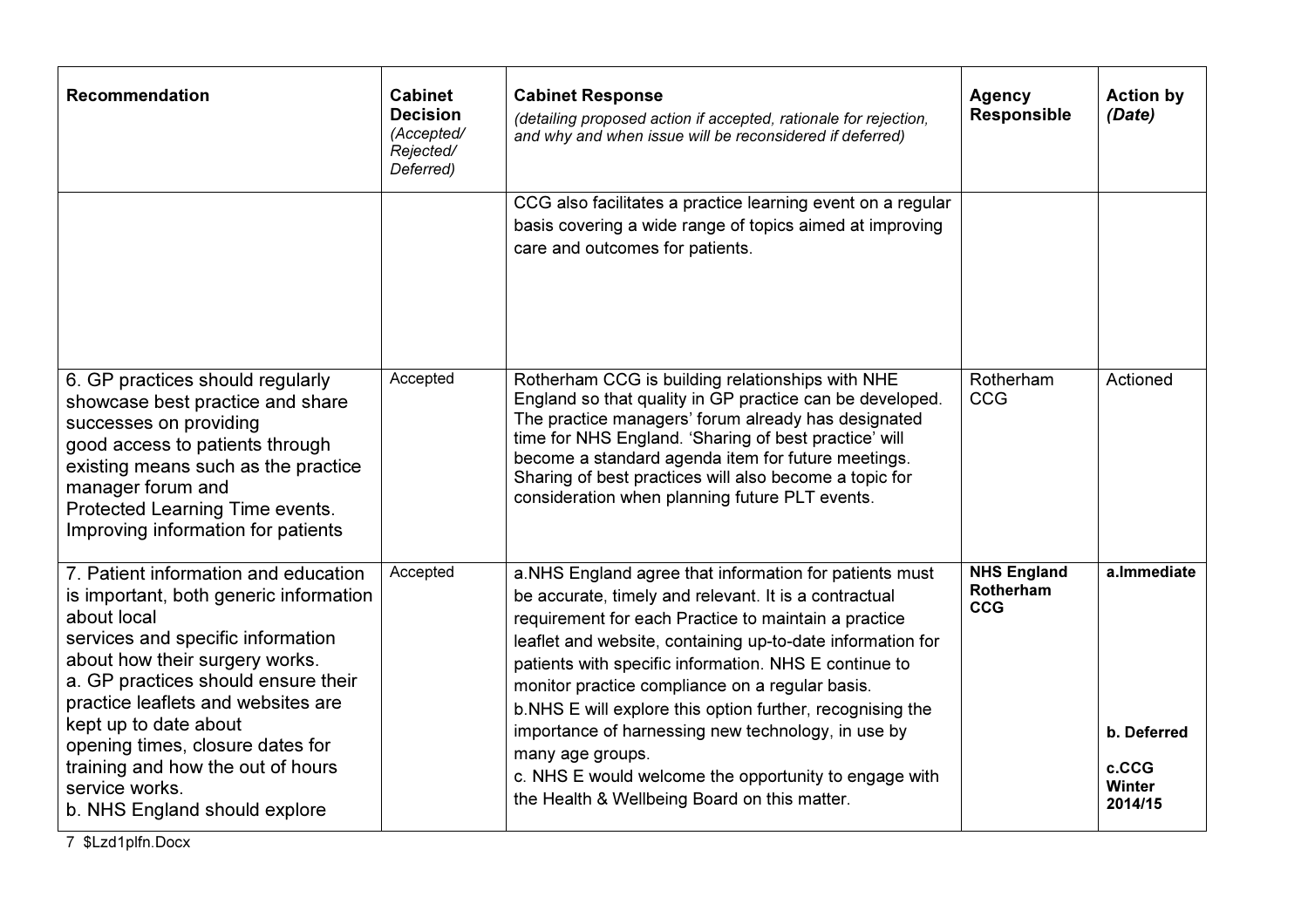| <b>Recommendation</b>                                                                                                                                                                                                                                                                                                                                                                                                                                                                                                                                                                                                                                                                                                                                                                                                       | <b>Cabinet</b><br><b>Decision</b><br>(Accepted/<br>Rejected/<br>Deferred) | <b>Cabinet Response</b><br>(detailing proposed action if accepted, rationale for rejection,<br>and why and when issue will be reconsidered if deferred)                                                                                                                                                                                                                                                                                           | <b>Agency</b><br><b>Responsible</b> | <b>Action by</b><br>(Date) |
|-----------------------------------------------------------------------------------------------------------------------------------------------------------------------------------------------------------------------------------------------------------------------------------------------------------------------------------------------------------------------------------------------------------------------------------------------------------------------------------------------------------------------------------------------------------------------------------------------------------------------------------------------------------------------------------------------------------------------------------------------------------------------------------------------------------------------------|---------------------------------------------------------------------------|---------------------------------------------------------------------------------------------------------------------------------------------------------------------------------------------------------------------------------------------------------------------------------------------------------------------------------------------------------------------------------------------------------------------------------------------------|-------------------------------------|----------------------------|
| developing an App with practice<br>information that people<br>with smartphones and tablets can<br>download.<br>c. Health and Wellbeing Board<br>should consider developing a<br>borough wide publicity<br>campaign to raise awareness about<br>the impact of not cancelling<br>unneeded appointments.<br>d. GP practices should work with<br>their reception staff, patients and<br><b>Patient Participation</b><br>Groups to encourage patients to<br>provide more information to staff<br>when contacting the<br>practice, enabling them to see the<br>right person in the practice team.<br>e. Health and Wellbeing Board<br>should consider revisiting the<br>"Choose Well" campaign to<br>raise awareness of how to access<br>local services and which is the most<br>appropriate<br>service in a range of situations. |                                                                           | d. NHS E agree that patients should be encouraged to<br>provide sufficient information to aid their signposting to<br>the most appropriate service/professional. Patients must<br>also have a right to expect that personal information<br>about their health and care is treated confidentiality to<br>give confidence to them to share.<br>e NHS E would welcome the opportunity to engage with<br>the Health & Wellbeing Board on this matter. |                                     | d.e. NHS<br><b>England</b> |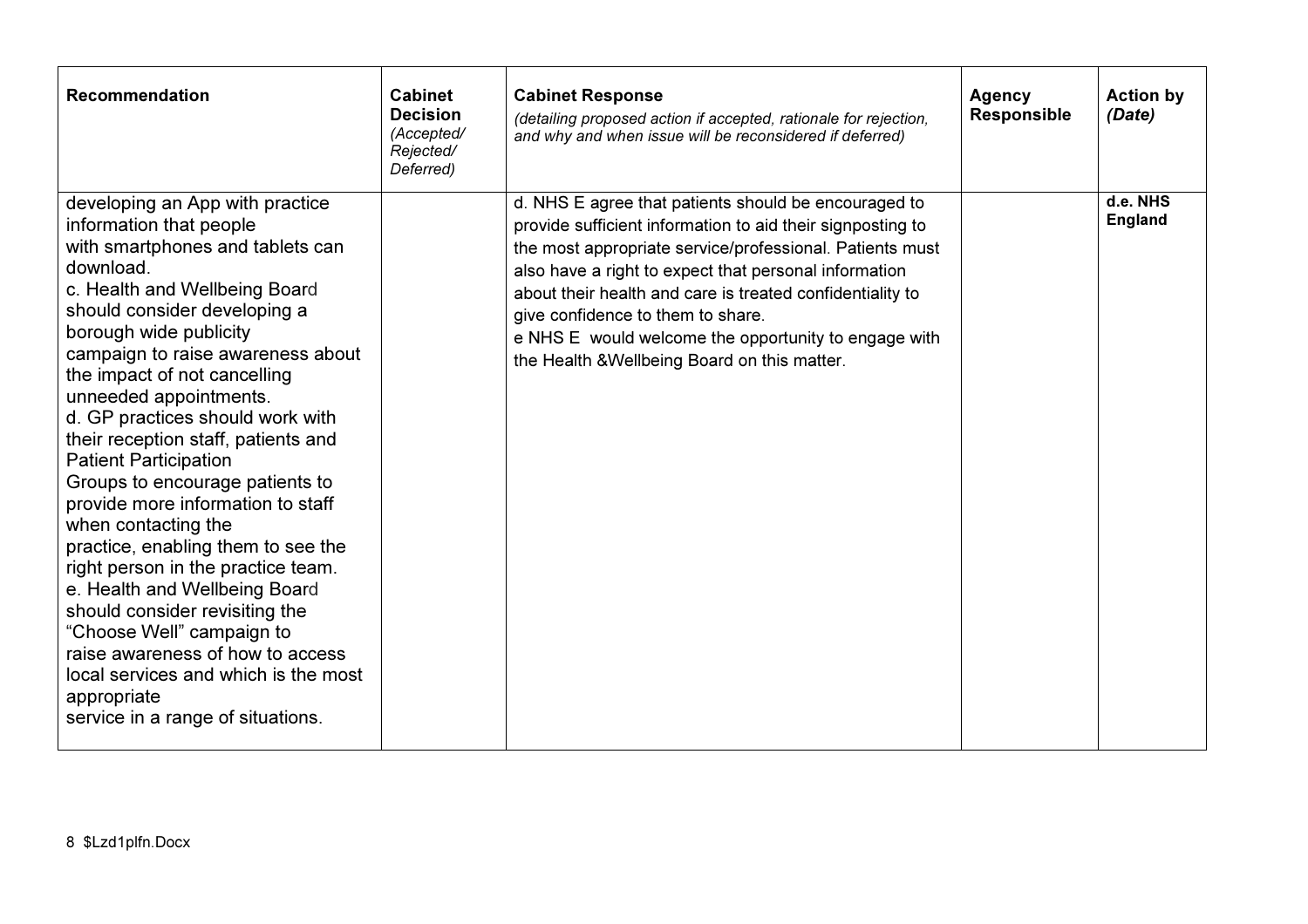| <b>Recommendation</b>                                                                                                                                                                                                                              | <b>Cabinet</b><br><b>Decision</b><br>(Accepted/<br>Rejected/<br>Deferred) | <b>Cabinet Response</b><br>(detailing proposed action if accepted, rationale for rejection,<br>and why and when issue will be reconsidered if deferred)                                                                                                                                                                                                                                                                                                                                                                                                                                                                                                                                                                                                                           | <b>Agency</b><br><b>Responsible</b>  | <b>Action by</b><br>(Date) |
|----------------------------------------------------------------------------------------------------------------------------------------------------------------------------------------------------------------------------------------------------|---------------------------------------------------------------------------|-----------------------------------------------------------------------------------------------------------------------------------------------------------------------------------------------------------------------------------------------------------------------------------------------------------------------------------------------------------------------------------------------------------------------------------------------------------------------------------------------------------------------------------------------------------------------------------------------------------------------------------------------------------------------------------------------------------------------------------------------------------------------------------|--------------------------------------|----------------------------|
| 8. In light of the future challenges for<br>Rotherham outlined in the report the<br>review<br>recommends that a proactive<br>approach is taken by the Health and<br><b>Wellbeing Board to</b><br>mitigate risk to the delivery of<br>primary care. | Accepted                                                                  | In the light of Co-commissioning of Primary care between<br>NHS England and the CCG the Board has agreed to<br>receive a report on GP access for patients and will expect<br>the CCG Commissioning plan to reflect a proactive<br>approach to ensuring Rotherham is an attractive place to<br>undertake General Practice.                                                                                                                                                                                                                                                                                                                                                                                                                                                         | Health and<br><b>Wellbeing Board</b> | April 2015                 |
| 9. NHS England should consider<br>incentives to attract GPs to start their<br>career in Rotherham<br>following training in the area, to help<br>address the demographic issues of<br>our current GPs.                                              | Accepted non<br>financial                                                 | NHS England recognise the challenges that practices<br>face in terms of capacity to deliver primary care and the<br>increasing difficulty to recruit to fill practice vacancies, not<br>only GPs but also nurses and other care staff. We are<br>working with Rotherham CCG and Health Education<br>England (HEE) to explore how to minimise recruitment<br>and retention difficulties so as to attract as many more<br>GPs and Nurses as possible.<br>In order to have a sustainable workforce we need to make<br>general practice an attractive place to work for the long<br>term. We are looking at examples where non-traditional<br>GP professionals (Physiotherapists, Pharmacists, etc.)<br>have joined practices and the impact this has had on<br>reducing GP workload. | <b>NHS England</b>                   | On-going                   |
|                                                                                                                                                                                                                                                    |                                                                           | We will continue to work with HEE to promote practices<br>becoming involved in the Advanced Training Practices<br>scheme which aims to generate increasing numbers of                                                                                                                                                                                                                                                                                                                                                                                                                                                                                                                                                                                                             |                                      |                            |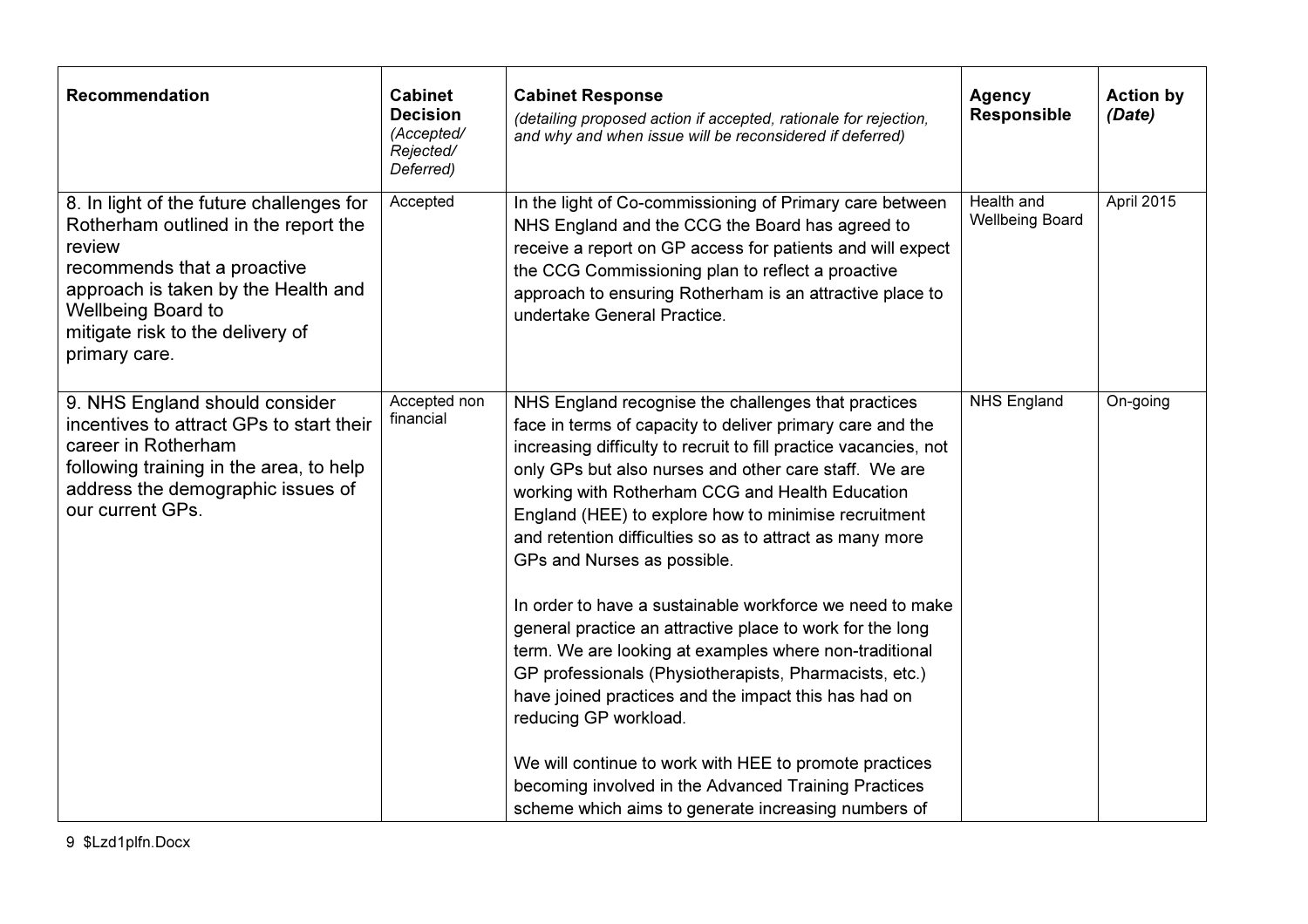| <b>Recommendation</b>                                                                                                                                                                                                     | <b>Cabinet</b><br><b>Decision</b><br>(Accepted/<br>Rejected/<br>Deferred) | <b>Cabinet Response</b><br>(detailing proposed action if accepted, rationale for rejection,<br>and why and when issue will be reconsidered if deferred)                                                                                                                                                                                                                                                                                                                  | <b>Agency</b><br><b>Responsible</b> | <b>Action by</b><br>(Date) |
|---------------------------------------------------------------------------------------------------------------------------------------------------------------------------------------------------------------------------|---------------------------------------------------------------------------|--------------------------------------------------------------------------------------------------------------------------------------------------------------------------------------------------------------------------------------------------------------------------------------------------------------------------------------------------------------------------------------------------------------------------------------------------------------------------|-------------------------------------|----------------------------|
|                                                                                                                                                                                                                           |                                                                           | qualified practice nurses. But it is not just about the<br>practice workforce, we will support CCGs to explore<br>further the scope for attaching community and current<br>hospital based clinical staff to work closer with general<br>practice so as to be able to offer a wider range of care<br>and services close to the patient and enabling general<br>practice to increasingly act as a co-ordinator of care to<br>patients with a number of chronic conditions. |                                     |                            |
| 10. Rotherham CCG should collect<br>and analyse monitoring information<br>to ensure services<br>are resourced to meet peaks in<br>demand during protected learning<br>time at the new<br>Emergency Care Centre from 2015. | Accepted                                                                  | NHS 111, who now provide the call handling information<br>and Care UK (who provide the OOH) have both been<br>contacted and asked to provide regular activity<br>information. This will be fed into the planning process for<br>the Emergency Care Centre.<br>The System Resilience Group set up by the NHS in all<br>areas of the Country to ensure proper access to<br>emergency care will also consider this matter.                                                  | Rotherham<br><b>CCG</b>             | <b>By April</b><br>2015    |
| 11. NHS England needs to be more<br>proactive in managing increases in<br>GP demand due to<br>new housing developments, rather<br>than waiting for existing services to<br>reach capacity.                                | Accepted                                                                  | NHS England have already established formative links<br>with some of the Local Authority planning departments<br>across South Yorkshire & Bassetlaw and we welcome this<br>reviews recommendations that health partners are invited<br>by the Planning Department to be part of a multi-<br>disciplinary approach to proposed new developments in<br>Rotherham                                                                                                           | <b>NHS England</b>                  | <b>Immediate</b>           |